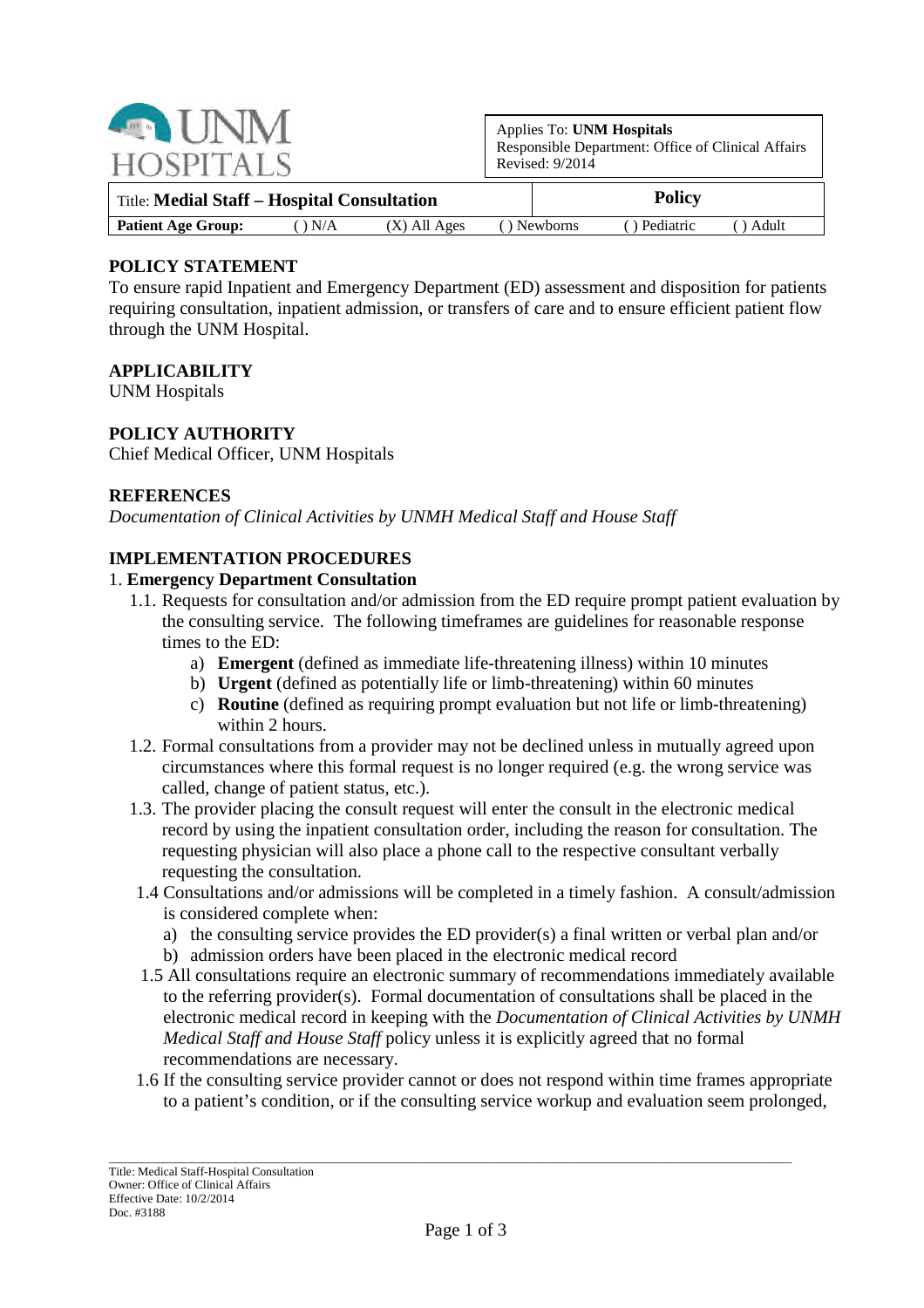the ED attending will contact the consulting service attending. It will be the consulting attending physician responsibility to provide response in a timely fashion.

- 1.7 If delays of response are considered by the ED attending to compromise patient care or safety after contacting the responsible consulting attending physician, the ED attending will contact the appropriate Department Chair and/or the Office of Clinical Affairs on-call physician for resolution.
- 1.8 Once a decision to admit a patient is made and the patient is reasonably stabilized by ED staff, the consulting service admitting the patient assumes responsibility for that patient even if an inpatient bed is not immediately available for patient placement. The ED physician staff will only serve to provide for emergent responses for admitted patients still housed in the ED unless otherwise discussed with the admitting service.
- 1.9 For those patients who only require consultative evaluation as an outpatient, the ED physician will contact the consulting service attending physician if any difficulties are encountered scheduling follow up in an appropriate time frame. It will then become the responsibility of the consulting service attending to arrange follow-up in the appropriate outpatient clinic within the time frames deemed appropriate for good patient care.
- 1.10 If a dispute arises as to which consulting service will accept a patient for admission, the ED attending will first attempt resolution at the attending level. If this does not resolve the dispute, then the ED attending may admit to the inpatient service deemed most appropriate for the patient's condition unless the attending physician from that service is physically present in the ED and has evaluated the patient and declined admission to his/her service. If the attending from the potential admitting service is present and determines that the patient does not require admission, he/she will assume responsibility for the clinical care of the patient, including the discharge, arrangements for follow-up, and documentation of the same in the medical record.

## 2. **Inpatient Consultation**

- 2.1 Requests for inpatient consultation require prompt patient evaluation by the consulting service. The following timeframes are guidelines for reasonable response times for inpatients:
	- a) **Emergent** (defined as immediate life-threatening illness requiring immediate intervention and/or higher level of care) - within 10 minutes
	- b) **Urgent** (defined as impending, or potential for, deterioration with need for higher level of care or specialty expertise) - within 60 minutes
	- c) **Routine** (defined as requiring prompt evaluation but not life or limb-threatening) same day consultation unless request is placed after-hours for an off-site provider/service in which case within 24 hours. Clinical circumstances may require more timely consultation than this definition of "routine."
- 2.2 Formal consultations from a provider may not be declined unless in mutually agreed upon circumstances where this formal request is no longer required (e.g. the wrong service was called, change of patient status, etc.).
- 2.3 The provider placing the consult request will enter the consult in the electronic medical record by using the inpatient consultation order, including the reason for consultation. The requesting physician will also place a phone call to the respective consultant verbally requesting the consultation.
- 2.4 Consultations will be completed in a timely fashion. A consult is considered complete when:
	- a) the consulting service provides the requesting physician a final verbal plan and summary recommendations have been entered in the electronic medical record and/or
	- b) transfer orders have been placed into the electronic medical record transferring the care of the patient to the consultant service